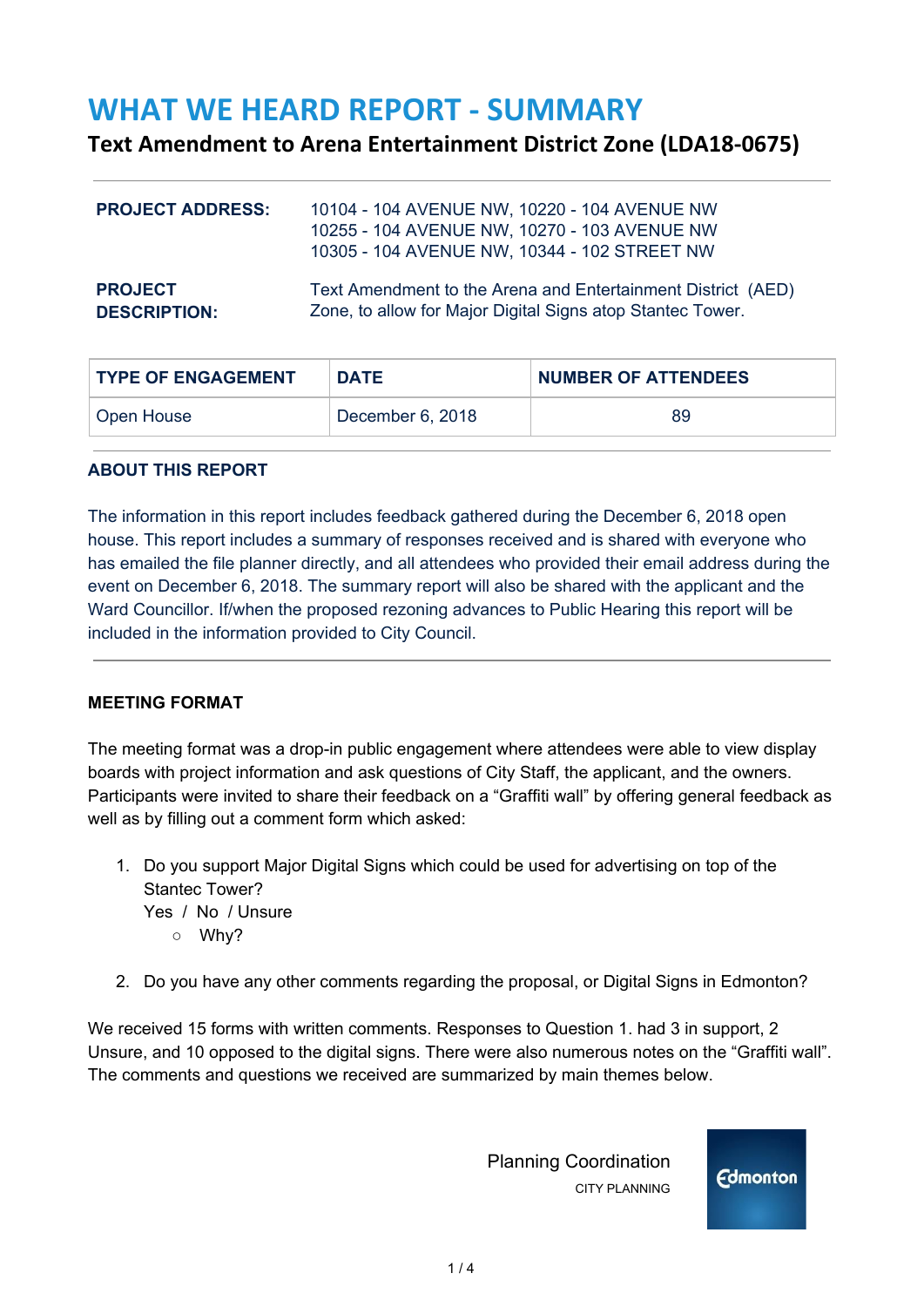#### **WHAT WE HEARD**

#### **Light Cast and Light Pollution:**

- The signs could be sign from many kilometers away and this is undesirable.
- Digital signage on top of the tower is not pedestrian-oriented as intended with the Ice District concept.
- This will add to and increase light pollution.
- The proposed Digital Signs will negatively impact the ability to see the night sky.
- Colourful lighting without signage and advertising would be ok- even then there is still impact from light pollution.
- Even if Ice District / Downtown are meant to be lively and brightly lit areas of activity, these signs would impact areas far away.
- The signs are bright, distracting, and annoying.
- Concern over the impact of the lit signs on residents in nearby buildings and the neighbourhood.
- The light pollution goes against Dark Skies protection.
- More lighting makes for a better city.
- It is a great statement, makes Edmonton stand out and seem alive.

#### **Aesthetic and Commercialization:**

- Lighting strips are nice.
- The colourful lighting is ok as long as it doesn't involve advertising.
- This will add vibrancy to the skyline.
- The coloured lighting up the sides of the building is nice, and could be coordinated with the lighting on the bridges.
- Business signage is appropriate.
- There are many signs on buildings downtown already, but this one seems brighter and with more flexibility of content.
- This is a good idea, and could provide
- The signs are tacky and this should not be encouraged.
- Do not want advertising to be prominent on the skyline.
- Digital Signs are not appropriate on the tallest building in the West.
- Advertising on signs will be visible from many kilometers away, but not from pedestrian level in the Ice District.
- This would change the downtown skyline by introducing advertising; every skyline photo will now have a billboard in it.
- Billboards and tower lighting will have an adverse effect on nearby residences.
- Opposed to the most visible feature in the city being advertising.
- The scale of the signs are too large and will be an unwanted commercialization of the city's image.
- Advertising does not bring people to downtown.

 Planning Coordination CITY PLANNING

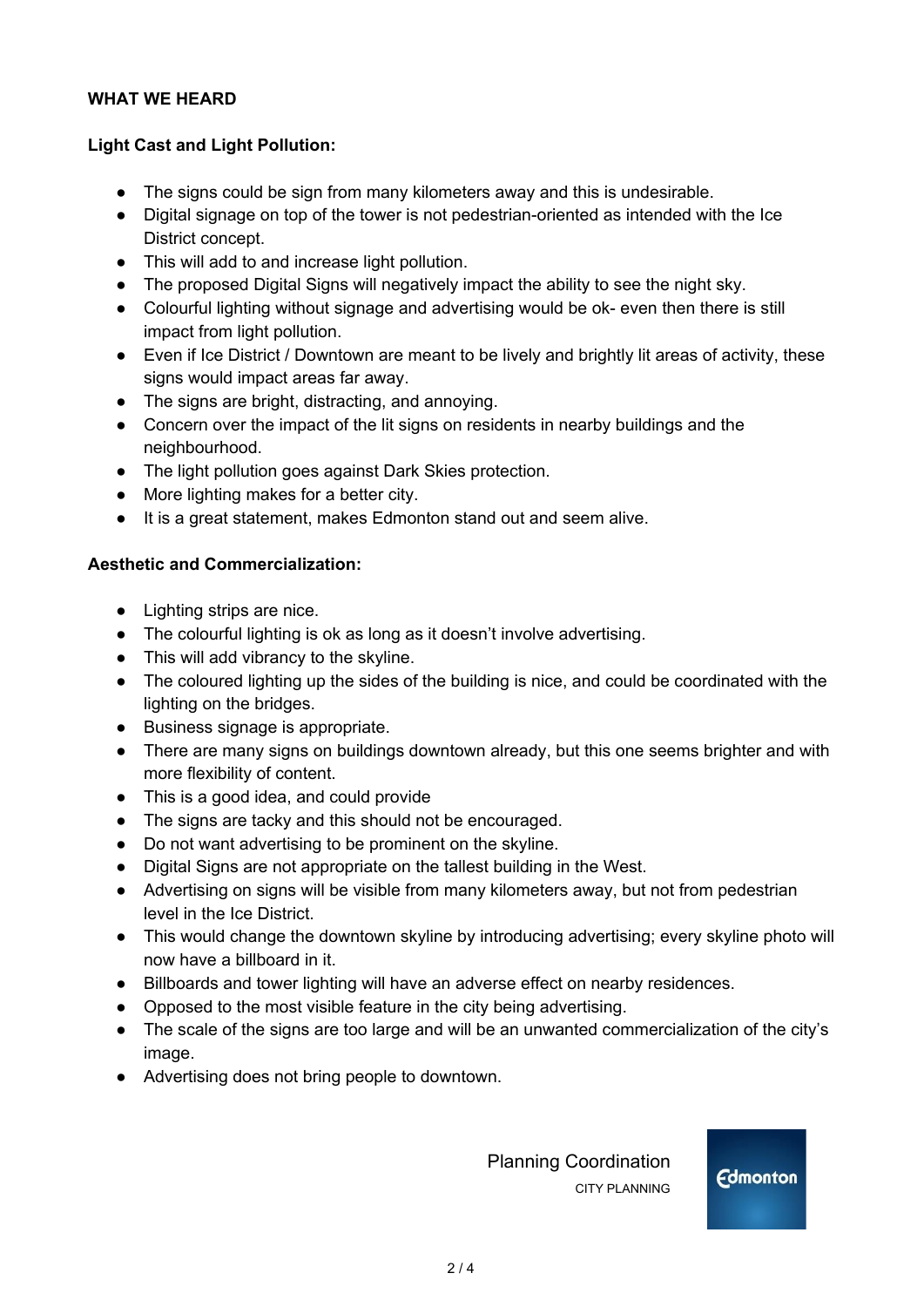- Edmonton's vision to attract people to live and work downtown does not align with the proposed digital advertising.
- Lighting should only be used for non-advertising purposes.
- More controls on location and number of digital signs are needed.
- Digital signs should continue to be limited to their current height.
- The digital signs would not be visible from within Ice District.
- The image of the city/skyline should not be defined by a digital sign.
- Like the tower lighting, but unsure about commercial advertising.
- Adding a public art component could be interesting. For any set number of days of advertisements, there could be an equal number of days of art.

### **Precedent Setting:**

- The size and scale of the billboards could set a precedent, including the commercialization of the city image.
- This would set a precedent for all buildings in the city core.
- Skyline photos of Edmonton would now have billboards in them.
- The use and content of the billboards could easily be for commercial purposes.